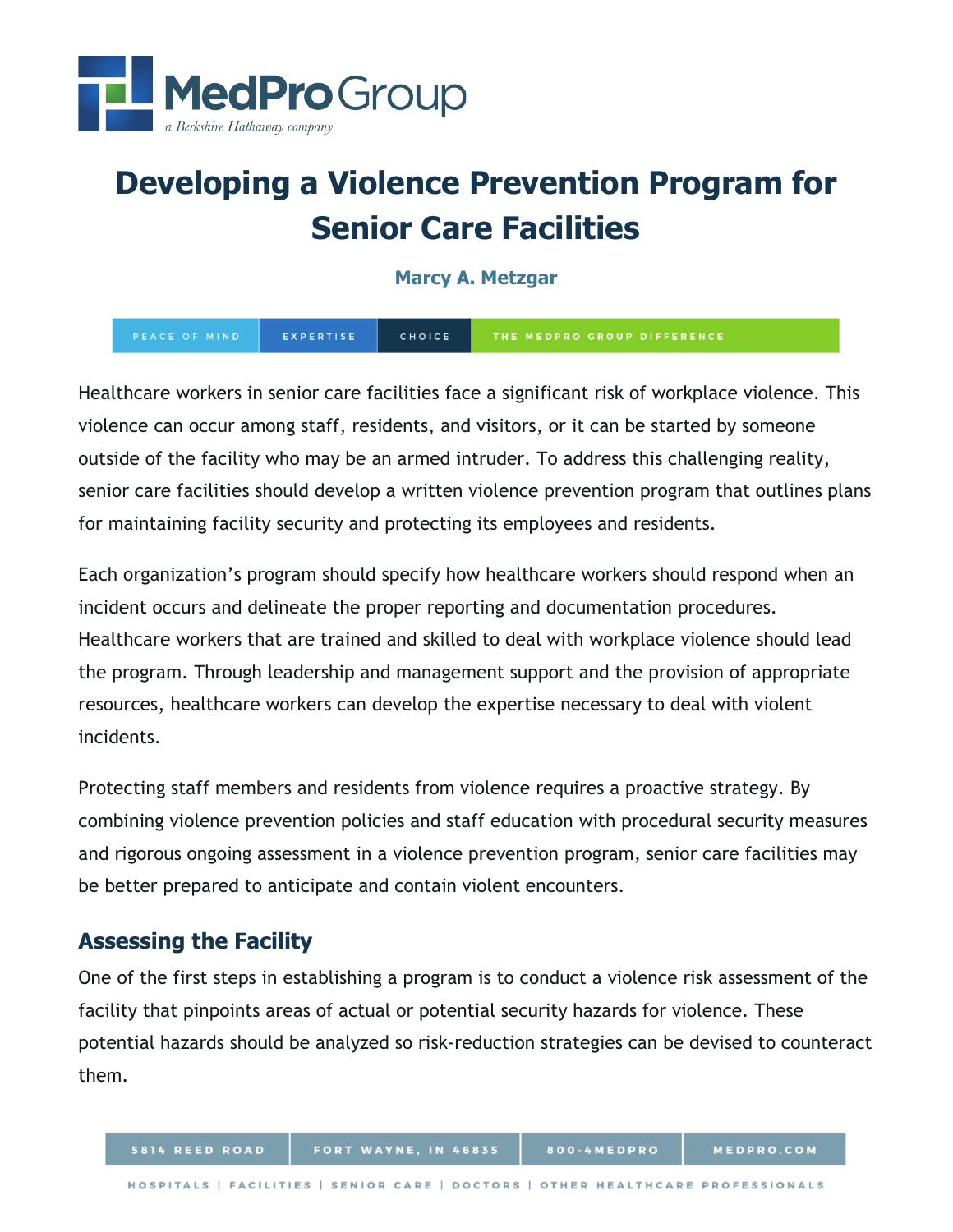Local law enforcement may also be helpful in not only identifying security hazards in your facility, but also in suggesting ways to prevent and mitigate violence.

## **Assessing Residents**

Some of the potential violence in senior care facilities may emanate from residents. As part of establishing a violence prevention program, facility leadership should consider how to assess residents for potentially violent or aggressive behavior. The Centers for Disease Control and Prevention provides the following [risk assessment tools](https://wwwn.cdc.gov/WPVHC/Nurses/Course/Slide/Unit6_8) to assist:

- Triage Tool (assesses a resident's potential danger from others or to himself/herself)
- Danger Assessment Tool (assesses the risk to nurses and other healthcare workers of a resident who shows signs of potentially dangerous behavior)
- Indicator for Violent Behavior Tool (list of five observable behaviors that indicate danger to others) $1$

Other assessment tools include the [Modified Overt Aggression Scale,](https://depts.washington.edu/dbpeds/Screening%20Tools/Modified-Overt-Aggression-Scale-MOAS.pdf) which is a tool that rates verbal, physical, and auto aggressions as well as aggression against property.<sup>2</sup> The Broset [Violence Checklist](http://riskassessment.no/) and [Violence Risk Screening-10](https://sifer.no/verktoy/v-risk-10/) measure aggressiveness in residents with acute mental illness so employees can anticipate incidents before they occur. Using these tools or a variation of them may help organizations be more cognizant and vigilant of individuals who have aggressive or dangerous tendencies or behaviors.

### **Establishing a Program**

Another step in establishing a program is for facility leadership to seek input from healthcare workers who interact with residents, families, visitors, and other healthcare providers every day. These workers might provide valuable suggestions for reducing or eliminating potential risks. Some elements of a facility's violence prevention program might include the following:

- Physical and administrative security measures, such as appropriate staff-to-resident ratios
- Parameters for working alone

5814 REED ROAD

800-4MEDPRO

MEDPRO.COM

FORT WAYNE, IN 46835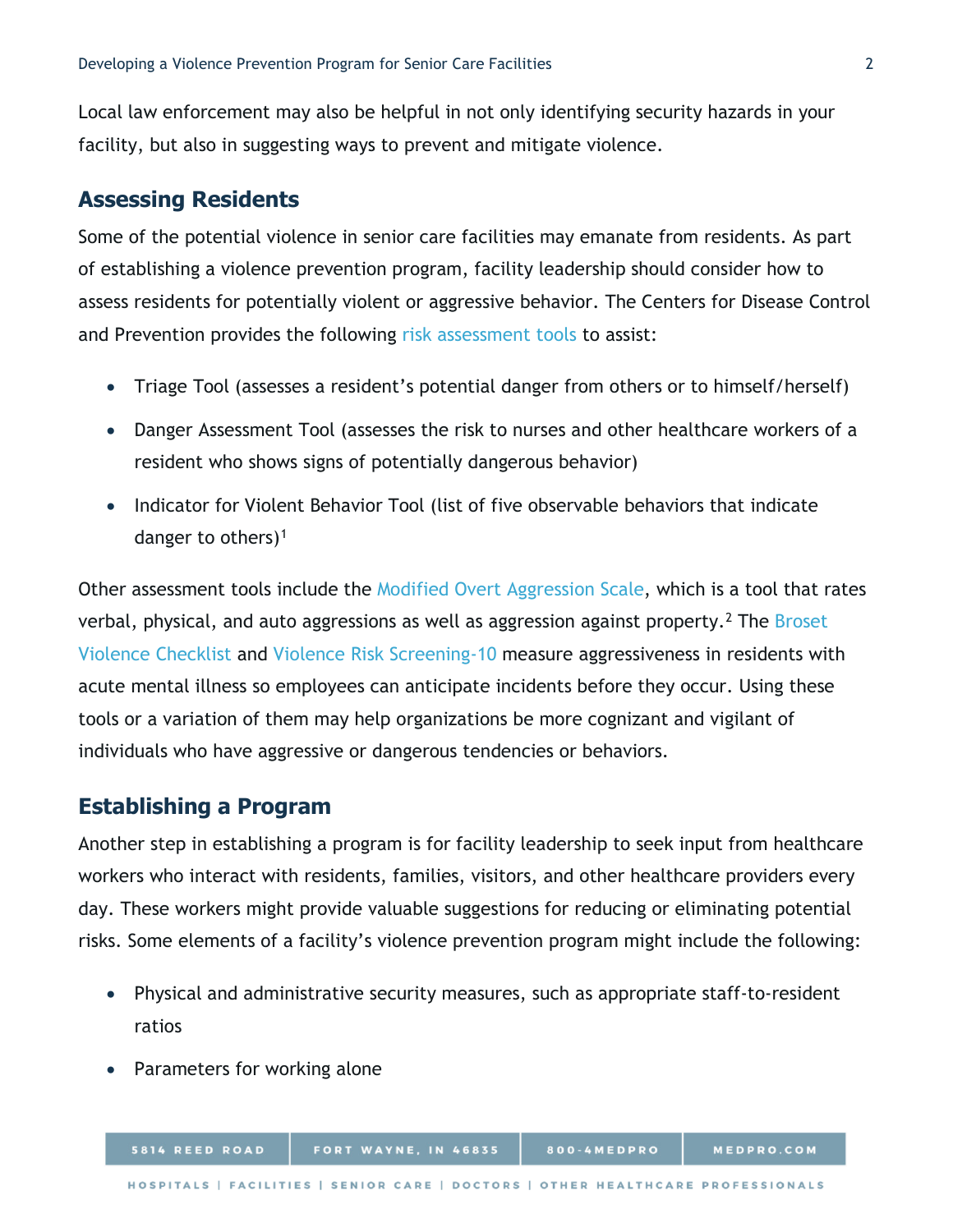- Alarms and video cameras that monitor internal and external spaces
- <span id="page-2-0"></span>• Locked and guarded entrances
- Professionally trained security guards
- <span id="page-2-1"></span>• Emergency response measures, including interventions for managing escalating behavior
- <span id="page-2-2"></span>• Communication techniques for crisis situations and post-incident procedures — for instance, medical interventions, event reporting, and staff debriefing
- <span id="page-2-3"></span>• Reporting and investigative processes, including protocols for documenting all incidents of violence and reporting to law enforcement and state agencies as required by law

A senior care facility's violence prevention program also should include a zero-tolerance policy that effectively establishes the standards of behavior that are expected of everyone at a community, including management, employees, contracted workers, residents, volunteers, and visitors. The written policy should define violent and abusive behaviors — for instance, physical, verbal and psychological forms of aggression and harassment — and expressly state that violence in any form will not be tolerated. Managers, supervisors, coworkers, clients, patients, residents, families, and visitors should be made aware of this policy.

## **Preparing and Educating Healthcare Workers**

Another step in developing a violence prevention program is to educate healthcare workers. To deal effectively with any threatening behavior, healthcare workers need resources, motivation, and support. They should be trained in how to protect themselves, coworkers, residents, and visitors through established policies and procedures that specify actions that should be taken in the event of an incident.

Healthcare workers should also be educated about the proper reporting procedures and encouraged to report incidents promptly. Most importantly, they should be assured that they will receive no reprisals for reporting.

Leadership should ensure that healthcare workers in the organization learn de-escalation techniques including active listening, effective verbal responding, redirecting, positioning,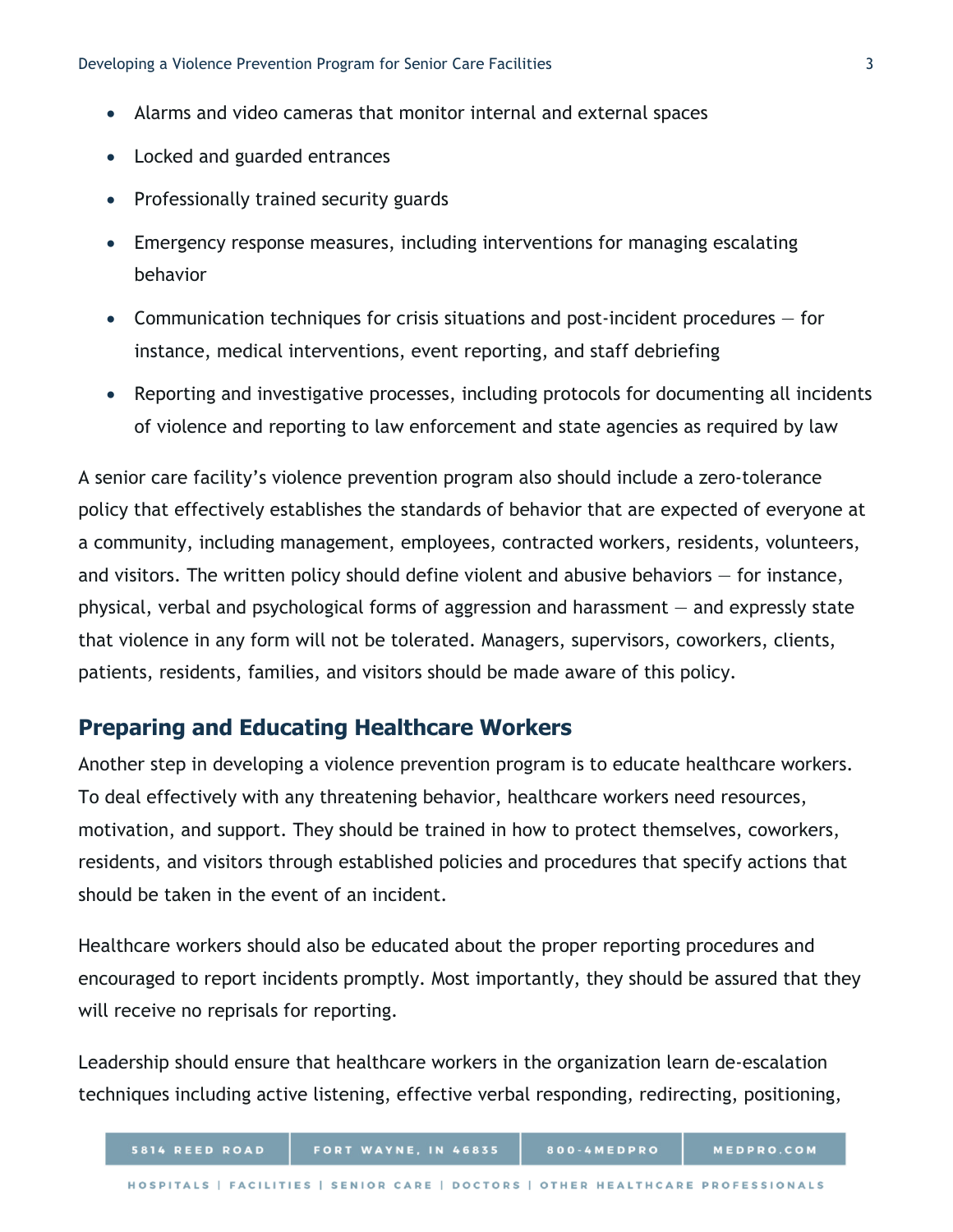controlling the environment, and more. Other potential areas that training should cover include:

- Risk factors that cause or contribute to assaults
- Early recognition of escalating behavior or recognition of warning signs or situations that trigger combative behavior in residents
- Ways to prevent or diffuse volatile situations or aggressive behavior, manage anger, and use medications properly as chemical restraints
- A standard response action plan for violent situations, including the availability of assistance, response to alarm systems, and communication procedures
- Methods to deal with hostile people other than residents and clients, such as family members and visitors
- The location and operation of safety devices, such as alarm systems, along with the required maintenance schedules and procedures
- Ways to protect oneself and coworkers, including use of a buddy system
- Information on multicultural diversity to increase staff sensitivity to racial and ethnic issues and differences

#### **Video Resource**

Specific strategies for dealing with the violence associated with an active shooter/armed intruder in a senior care facility can be obtained from this educational video located at the bottom of MedPro's [senior care](https://www.medpro.com/seniorcare)  [webpage.](https://www.medpro.com/seniorcare) Produced by Willis Towers Watson in consultation with Sorensen, Wilder and Associates in 2017, this video shows an active shooter/armed intruder simulation at a senior care facility. Senior care operators will find this a valuable resource to share with all staff at their facilities.

• Policies and procedures for obtaining medical care, counseling, workers' compensation, or legal assistance after a violence episode or injury<sup>[3](#page-2-2)</sup>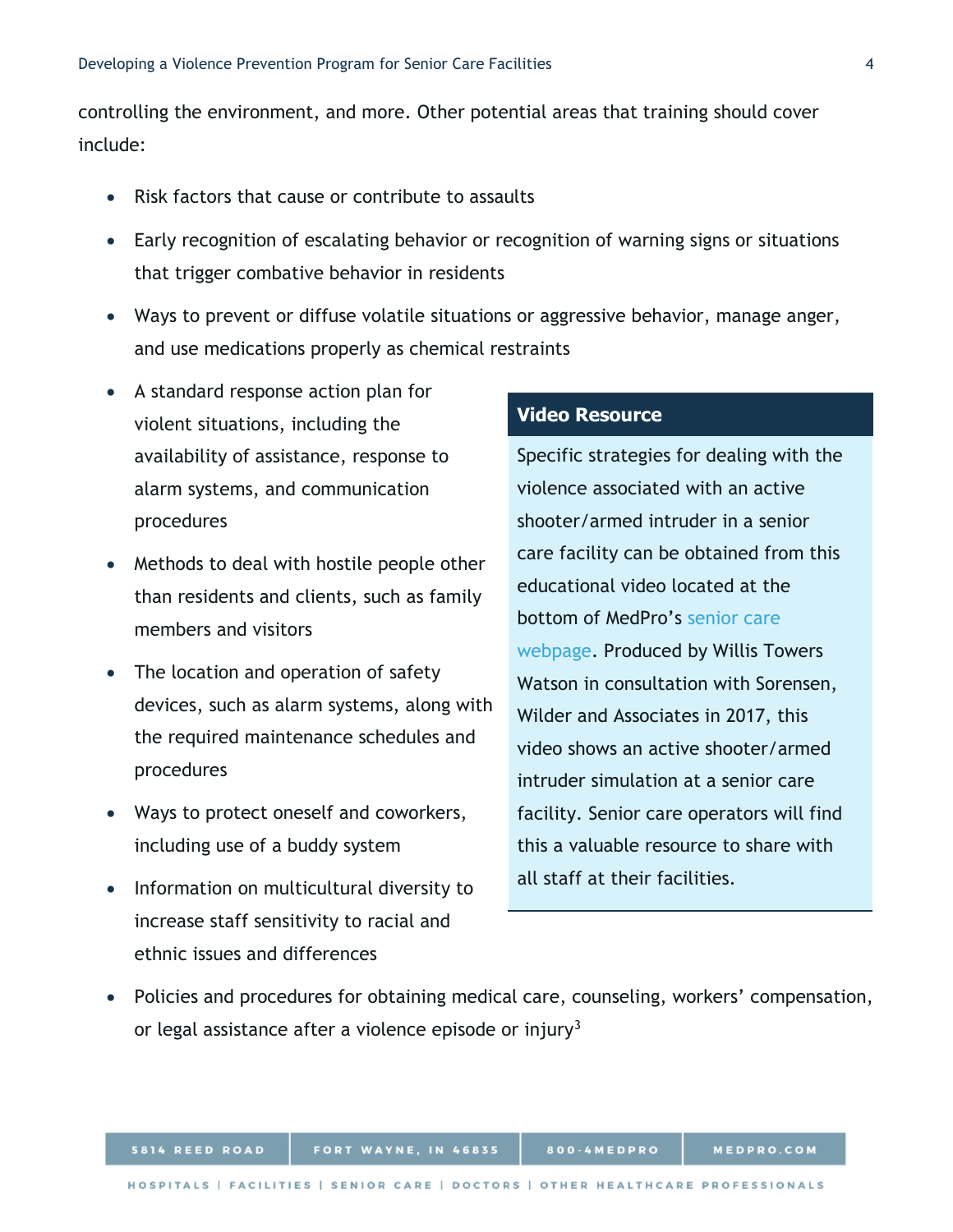Additionally, training on conflict management techniques can be included as orientation for new facility employees.

To reinforce violence prevention training, organization leaders should conduct drills or simulations so healthcare workers can practice responses to a volatile situation. Walking through the steps learned in training will give workers a hands-on approach to execute the appropriate response during an incident. Drills also might help identify risks that were not addressed in training and identify potential logistical or equipment issues.

An evaluation should be included in a training program. Facility leadership and/or the training leader should review its content, methods, and frequency of training annually. Supervisor and employee interviews may be involved as well as testing, observing, and reviewing reports of behavior of individuals in threatening situations.

## **Documenting Incidents and Maintaining Records**

A major part of a facility's violence prevention program is the documentation and recordkeeping of violence. All healthcare workers should be apprised of the facility's policies and procedures for the reporting and recordkeeping of incidents.

When an incident does occur, healthcare workers should be encouraged to report it promptly. For the program to succeed, healthcare workers need assurance that they will receive no reprisals for reporting any incident. Documentation in a violence prevention program may include these types of records:

- Records of incidents of abuse, verbal attacks, or aggressive behavior that may be threatening.
- Information on residents with a history of past violence, drug abuse, or criminal activity recorded on their health records. All staff members that care for a potentially aggressive, abusive, or violent resident should be aware of the person's background and history. Log the admission of violent residents to help determine potential risks.
- Medical reports of work injury and supervisors' reports for each recorded assault (type of assault, who was assaulted, related circumstances).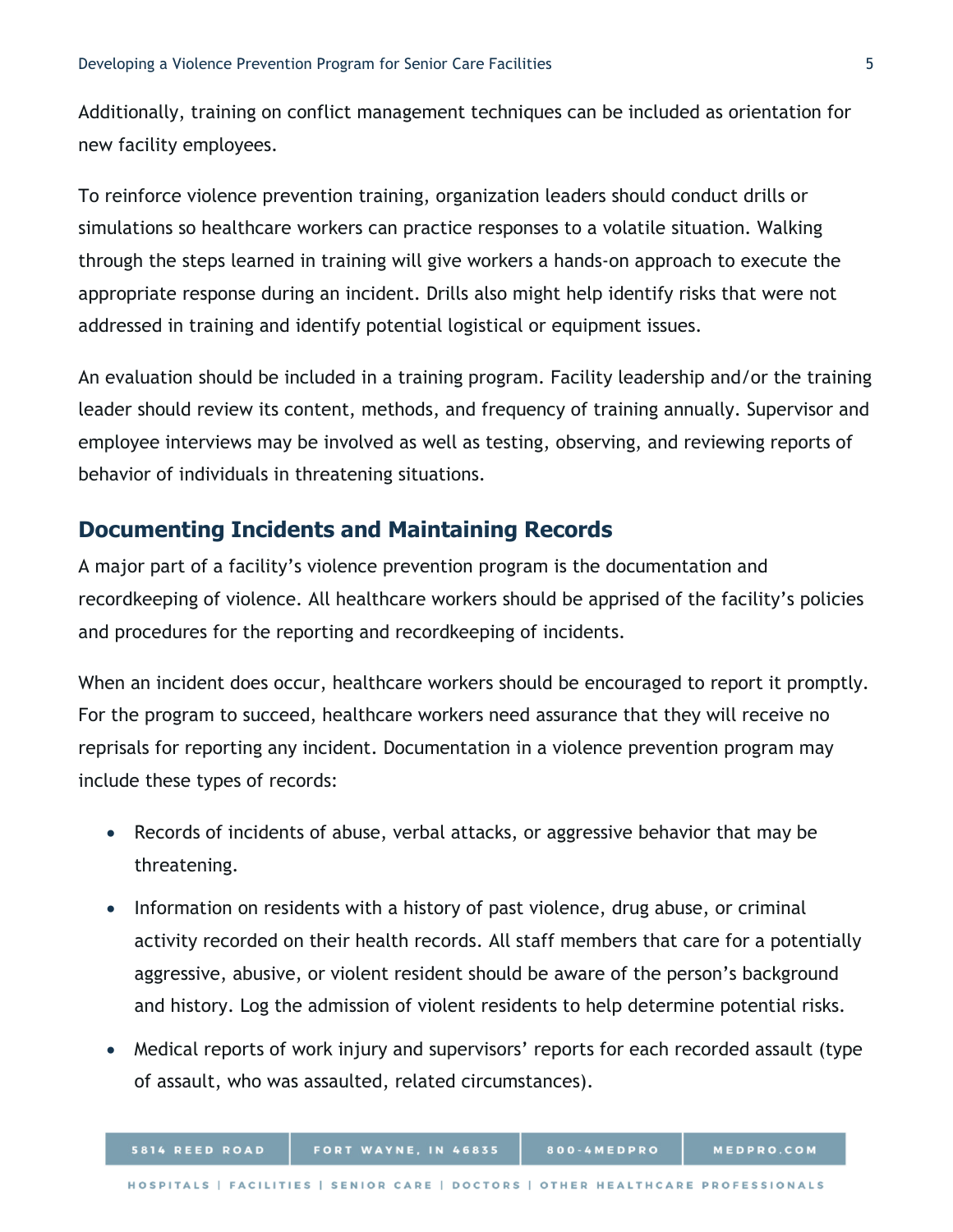- Records of discussions at safety committee meetings, records of hazard analyses, and corrective actions recommended and taken.
- Records of all training programs, attendees, and trainers' qualifications.<sup>[4](#page-2-3)</sup>

## **In Summary**

Senior care facilities, like other healthcare facilities, face the challenge of preparing for, managing, reporting, and documenting workplace violence. Devising a violence prevention program in which a facility assesses its risks, trains its healthcare workers, and reports and documents violent incidents may help mitigate potential violence. Finally, each senior living facility's leadership should convey to its employees that their safety and health are as important as serving its residents.

## **Resources**

- [Agency for Healthcare Research and Quality: Reducing Workplace Violence with](https://www.ahrq.gov/teamstepps/events/webinars/dec-2016.html)  [TeamSTEPPS®](https://www.ahrq.gov/teamstepps/events/webinars/dec-2016.html)
- [Occupational Safety and Health Administration: Guidelines for Preventing Workplace](https://www.osha.gov/Publications/osha3148.pdf)  [Violence for Healthcare and Social Service Workers](https://www.osha.gov/Publications/osha3148.pdf)
- [The Joint Commission: Workplace Violence Prevention Resources](https://www.jointcommission.org/resources/patient-safety-topics/workplace-violence-prevention/#da5c13bca86a4ca0ba58d7feff614849_67bef557d74947228d1275fae371d86a)